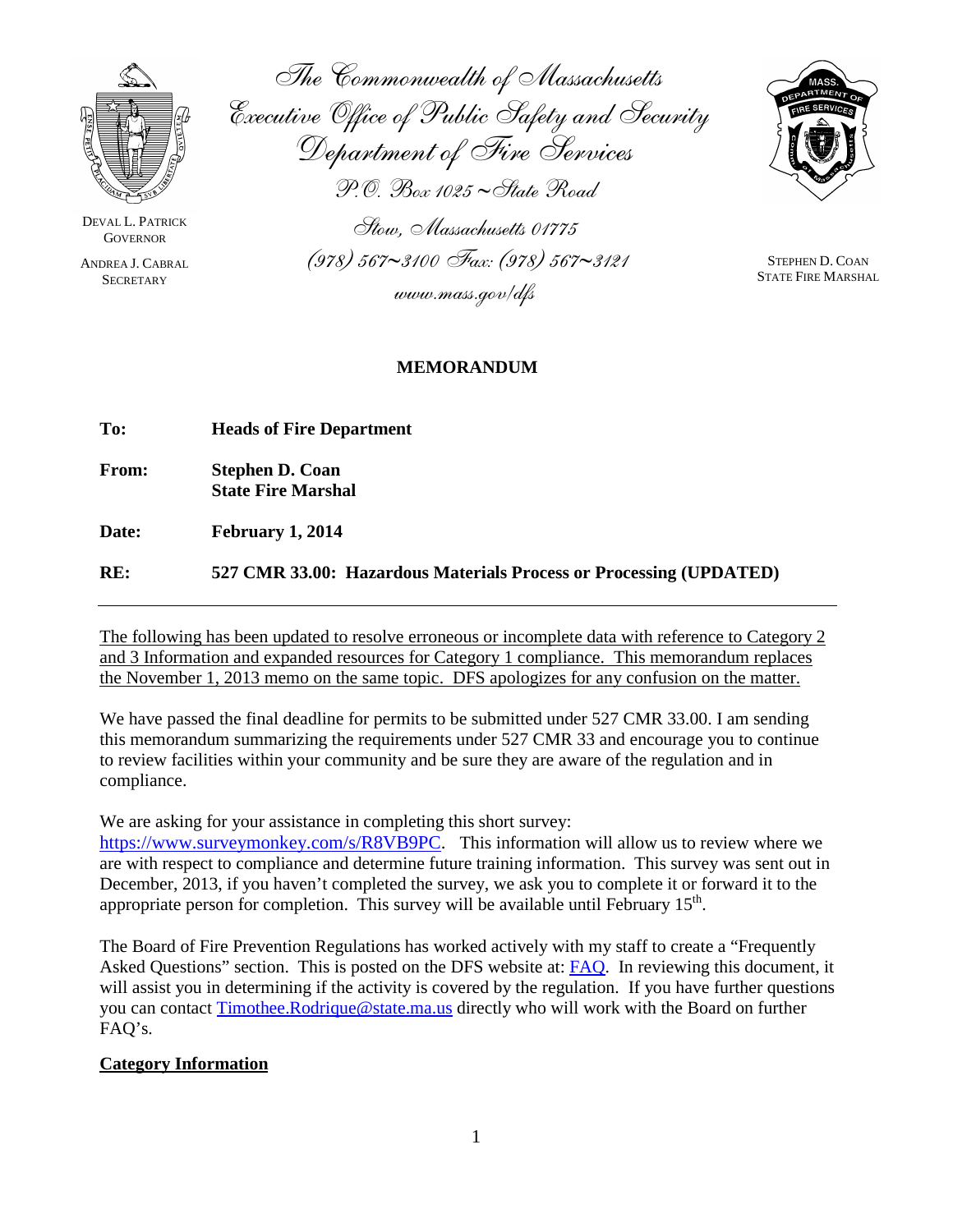| Category 5 | Vessel with a process covered by                |
|------------|-------------------------------------------------|
|            | <b>OSHA Process Safety Management</b>           |
|            | (PSM) or EPA Risk ManagementPlan                |
|            | programs (RMP)                                  |
| Category 4 | Vessel $>$ 300 gallons not covered by OSHA      |
|            | Process Safety Management (PSM) or EPA          |
|            | Risk Management Plan (RMP                       |
| Category 3 | Vessel $> 60$ gallons but less than 300 gallons |
|            | or a H occupancy due to vessel                  |
| Category 2 | Vessel with >2.5 gallons but less than or equal |
|            | to 60 gallons                                   |

As a reminder, the following table summarizes the requirements under the regulation.

#### **Varying Requirements by Category**

| Category 5 | Permit and verification of compliance |
|------------|---------------------------------------|
|            | with OSHA Process Safety              |
|            | Management (PSM) or EPA Risk          |
|            | Management Plan (RMP, as applicable   |
| Category 4 | Permit and verification of compliance |
|            | with Category 4 Limited Process       |
|            | <b>Safety Program</b>                 |
| Category 3 | Permit and verification of compliance |
|            | with Category 3 Hazard Evaluation     |
| Category 2 | Permit and verification of compliance |
|            | with OSHA hazardous communication     |
|            | and lab safety requirements, as       |
|            | applicable                            |

## **Category 1 Compliance:**

We have received questions regarding Category 1 compliance for public facilities. This purpose of Category 1 is to raise the awareness of current requirements under OSHA. We have received questions about public facilities that are not under OSHA. While we have referenced OSHA in the regulations for Category 1, there are similar requirements for public entities in the Commonwealth not covered by OSHA. Compliance with the Massachusetts Chemical Right to Know law would certainly meet the intent of the regulation.

**29 CFR 1910.1200 OSHA Hazard Communication**: Public facilities and public schools are required to comply with label, MSDS and training requirements, although it is officially called "Rightto-Know." They are not exempt if they have small quantities.

Schools: Most K-12 schools will call their program "Right-to-Know." Most of the state college/universities will call their program OSHA Hazard Communication.

Public facilities: Wastewater and DPW departments will call their program Right-to-Know.